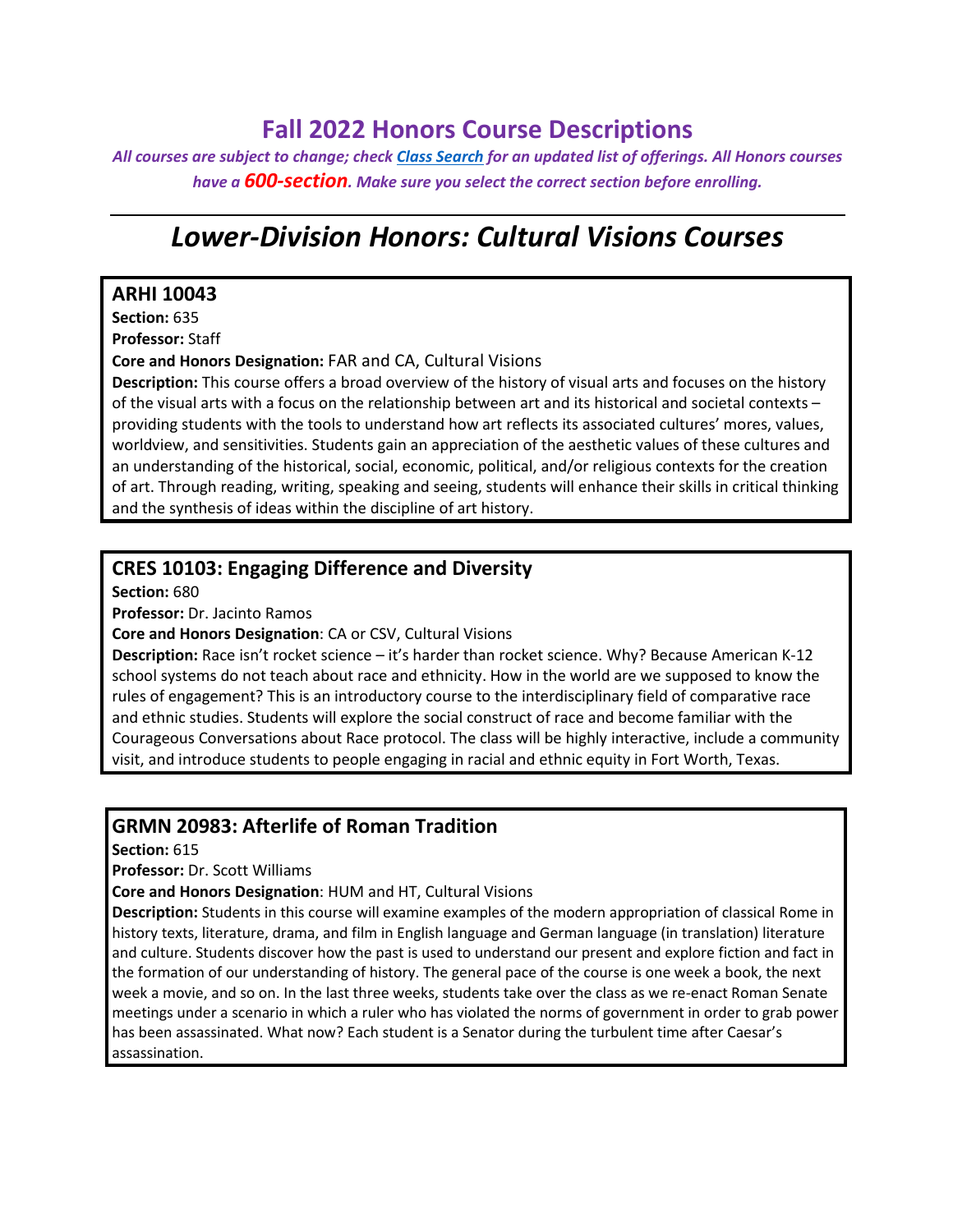# **HNRS 20113: College Life and Identity**

**Section:** 630

**Professor:** Dr. Cameron Potter

**Core and Honors Designation**: HUM and CA, Cultural Visions

**Description:** Students will explore various aspects of the constructive-developmental transition from adolescence to adulthood (cognitive development, sociology-emotional development, faith-stage development, and moral/ethical development), with particular attention to the relationship between the college experience and identity/values development. This course will provide students the opportunity to actively engage with concepts, theories, and frameworks that help increase awareness and understanding of how our social identities—race, religion, class, ethnicity, age, gender—impact our experiences in the communities where we live and work. Students will be encouraged to expand their perspectives through self-reflection, interactive texts, and participatory class discussion.

# **HNRS 20113: College Life and Identity**

**Section:** 665

**Professor:** Dr. Lauren Nixon

**Core and Honors Designation**: HUM and CA, Cultural Visions

**Description:** Students will use interdisciplinary inquiry and experiential learning to explore the transition to adulthood, personal and community identity development, and the aspects of college life that make these years formative. By engaging with text, in dialogue, and in practices such as mindful meditation and reflective writing, students will develop a holistic understanding of who they are and how they exist amongst other people in their campus, local, national, and global communities.

# **HNRS 20113: College Life and Identity**

**Section:** 674

**Professor:** Leslie Ekpe

**Core and Honors Designation**: HUM and CA, Cultural Visions

**Description:** Students will explore how their identities and life experiences help shape how they make decisions and navigate society. In this dialogue-intensive course, students will be expected to engage with the intersecting topics of race, class, gender, education, faith and spirituality, community building, and inclusion. Students will examine sources of privilege and oppression in their own lives in order to build empathetic, equity-focused lenses with which to examine social systems. Through this time of selfexploration and reflection, students will derive a more holistic understanding of who they are and how they exist amongst the many other people in the world around them. This course will balance intense self-reflection with mindful inquiry into the experiences of others.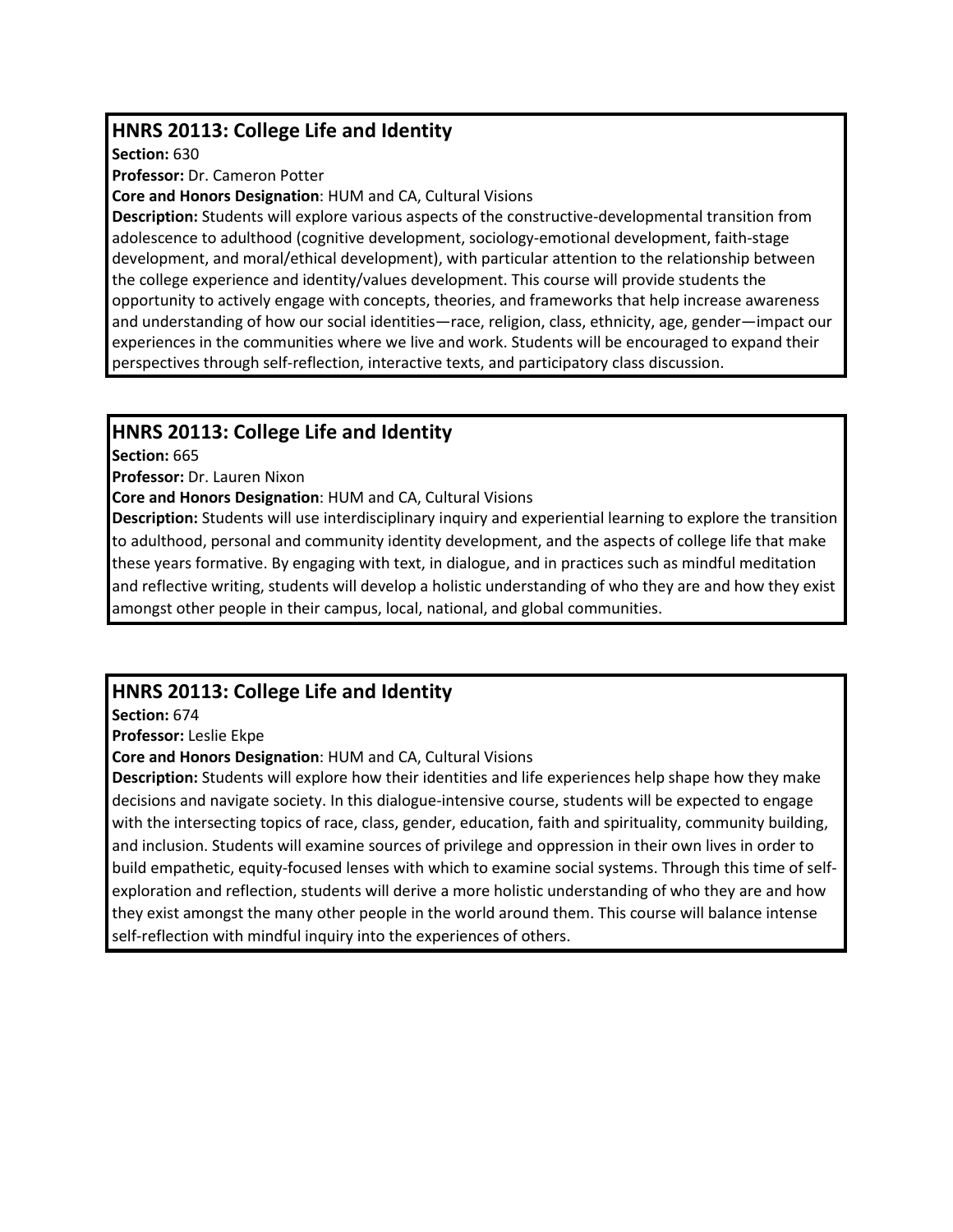# **HNRS 20113: College Life and Identity**

**Section:** 681

**Professor:** Dr. Estee Hernandez

**Core and Honors Designation**: HUM and CA, Cultural Visions

**Description:** Students in this course will examine social justice in the context of leadership and come to understand their unique role in creating social change on campus, in their academic discipline, and within our larger society. In this theory-to-practice and dialogue-heavy course, students will develop and practice skills necessary to be effective in the leadership process. Students will learn from each other's perspectives, read and discuss relevant reading material, and explore their own and other groups' experiences in various social and institutional contexts.

### **HNRS 20133: Spaces and Places**

**Sections:** 655

**Professor:** Dr. Jason Titus

**Core and Honors Designation**: HUM and CA, Cultural Visions

**Description:** Students in this course will explore the power of locations, built structures and systems, and the meaning-making which occurs in them. Investigate the spaces and places of TCU and examine how spaces gain meaning, meaning impacts culture, and how learning and curriculum hold relationships with the places where they are delivered. From residence halls (dorms) to academic buildings to common spaces, this course engages in participatory research and self-discovery to gain skills and knowledge to foster a greater sense of belonging and intercultural connectedness at TCU. Dive deeper into your cultural identities, cultural awareness, and the places that matter to you in order to take that knowledge and apply it to make change at TCU and beyond.

# **HNRS 20233: Gender and Sexuality in History & Literature**

**Sections:** 615 OR 635

**Professor:** Dr. Wendy Williams

**Core and Honors Designation**: HUM and LT, Cultural Visions

**Description:** All social human beings are assigned and perform gender roles; all organized societies also regulate sexuality. By examining gender and sexuality as represented in literature in a specific historical context, this course is designed to help students learn to comprehend, theorize, and analyze systems of gender and sexuality in their own era.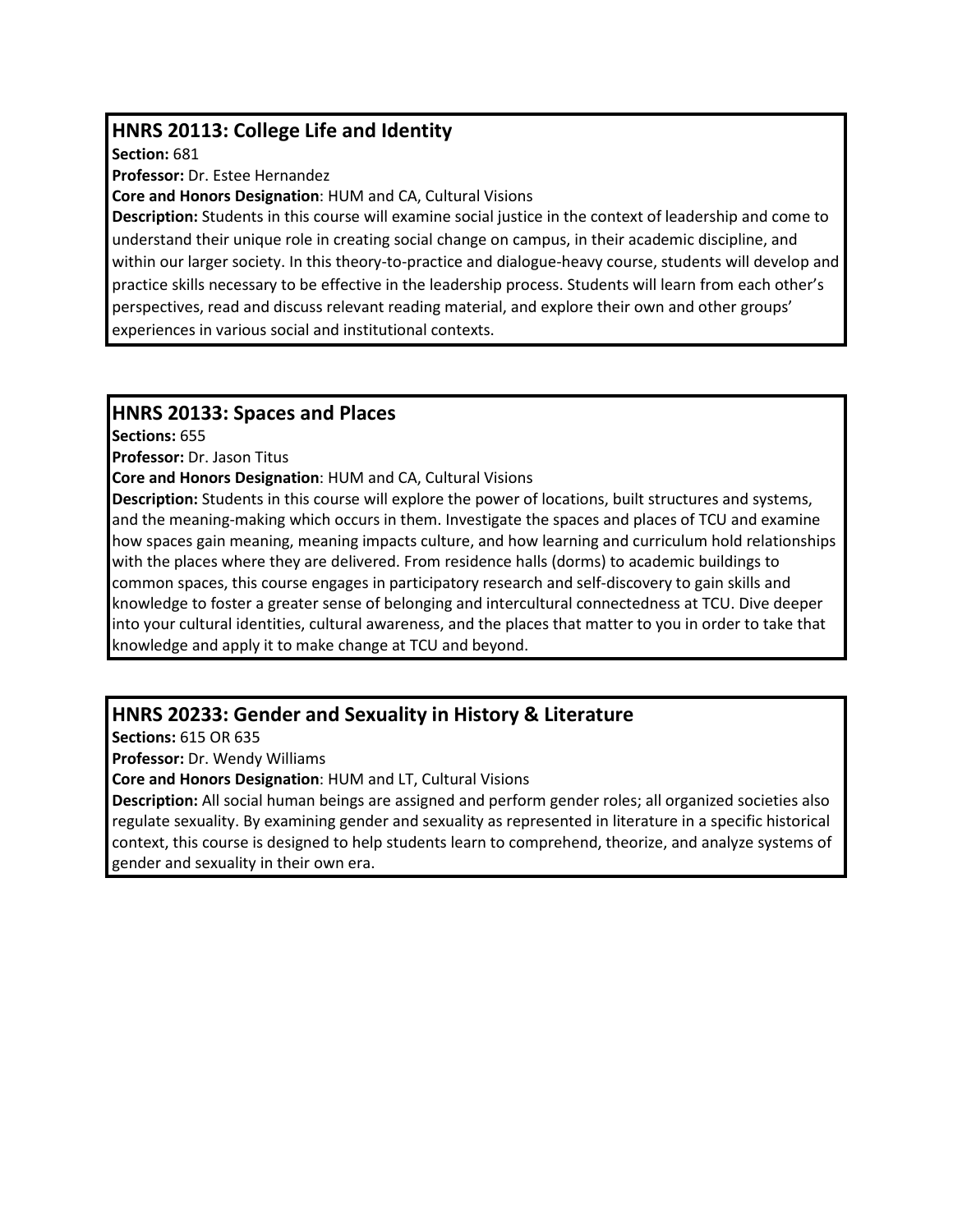# **HNRS 20243: Culture, Literature and Adaptations**

**Section:** 655

**Professor:** Dr. Sylviane Greensword

**Core and Honors Designation**: HUM and LT, Cultural Visions

**Description:** This course introduces students to intercultural inquiry via the popular young adult series *The Hunger Games*. Assigned reading includes all four novels in the series, excerpts of its filmic adaptations, and short scholarly articles on the themes, production, and media coverage of *The Hunger Games*. Through student presentations, small group discussions, and academic writing, students will examine the extent to which the fictional dystopian society of Panem exposes realities of contemporary cultures and subcultures at home and abroad.

#### **HNRS 20403: Faith and Social Movements**

**Sections:** 620, 630, OR 640

**Professor:** Dr. Andrew Ryder

**Core and Honors Designation**: HUM and CSV or RT, Cultural Visions

**Description:** Faith is a practical activity that changes the conception of community and has considerable cultural effects; indeed, it has been crucial in achieving human rights and social justice. This course explores a series of contemporary case studies from the Americas, driven by the energy and commitment of many thinkers and leaders whose belief systems and activities are shaped by religious faith. Students write papers and present research on contemporary religious problems and practices, and are asked to reflect on their own beliefs and develop them. Course material includes reflection on Black, feminist, and Indigenous theologies, as well as attention to ecology, sexuality and gender, Latin American social movements, religion and science, human rights, and contemporary interfaith dialogue.

# **HNRS 20503: Cultural Contact Zones – Europe**

**Section:** 610 OR 620

**Professor:** Dr. Juan Carlos Sola-Corbacho

**Core and Honors Designation**: HUM and GA, Cultural Visions

**Description:** In this class we will focus on the more than 50 European sovereign states and the territories that are only partially recognized as such. Students will make individual presentations on their geography, their people, their culture, their traditions, and their political and economic situation. We will pay particular attention to the political, cultural, social, and economic differences and similarities among them and between Europe and the rest of the world, especially the United States. Students will read, discuss and write about the latest news and the most important current issues in Europe. They will also research, analyze and debate migration, gender inequality, and environmental problems in Europe.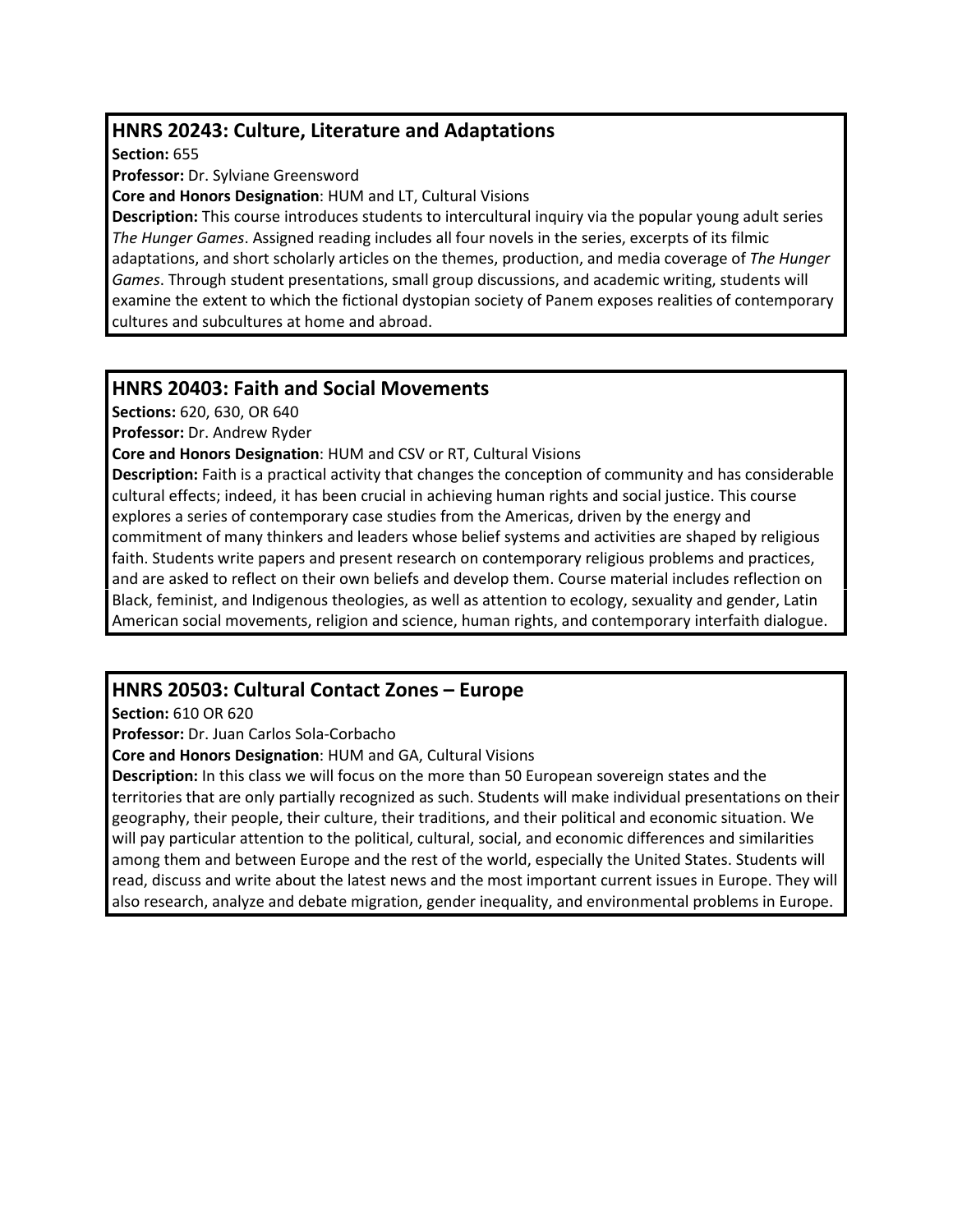# **HNRS 20503: Cultural Contact Zones – US Schooling and American Society**

**Section:** 645 OR 655

**Professor:** Dr. Lynn Hampton

**Core and Honors Designation**: HUM and GA, Cultural Visions

**Description:** Through classroom debates, policy discussions, and active learning exercises, students in this course will tackle a host of issues concerning the role of schools and schooling in U.S. society. What factors shape how schools are run, how schools are organized, and what curricular materials are taught? How do schools help to maintain and perpetuate social inequality? How do race, class, and gender affect the educational experiences of students within schools and within classrooms? Discussion of these topics will help to dispel myths about the role of education and schools in American society.

### **HNRS 20503: Cultural Contact Zones - CommYOUnity Minded**

**Section:** 674

**Professor:** Dr. Whitnee Boyd

**Core and Honors Designation**: HUM and GA, Cultural Visions

**Description:** Our sense of community and understanding are deeply shaped by our social identities. Our identities are actually resources with which we each can contribute to a more just society. Students in this course will take a critical dive into the complex intersection of racial identities with other social identities (gender, class, sexuality, and others). Guided by the concept of collective impact, students will undertake project-based work in connection to local efforts focused on building a more equitable and just Fort Worth. Through this time of self-exploration, students will derive a more holistic understanding of who they are and how they are connected to others.

# **HNRS 20613: Race and Sports**

**Section:** 680

**Professor:** Dr. Clifford Harrell

**Core and Honors Designation**: HUM and CSV, Cultural Visions

**Description:** Students in this course will explore the interplay of racial and social binaries within the context of sports. We will examine the popularity of sports and why it plays such a large role in the social structure of our society while inspecting the images and commentaries generated within and around it.

# **HNRS 20803: Understanding Science**

**Section:** 680

**Professor:** Dr. Mikio Akagi

**Core and Honors Designation**: HUM and CSV, Cultural Visions

**Description:** Science is important for society and relevant to our lives, and we often put our trust in it. But how many of us—including scientists—really understand what it is, why it works (when it does), and in what ways it can break down? In this course we will examine foundational questions about science. What is it? Is scientific progress rational? Are scientific theories true, or just useful? How do scientists choose what gets published, and do they choose well? Is science objective? Should it be? And how can science go terribly wrong—by lending authority to nonsense, or enabling prejudice? This course is for students of all majors.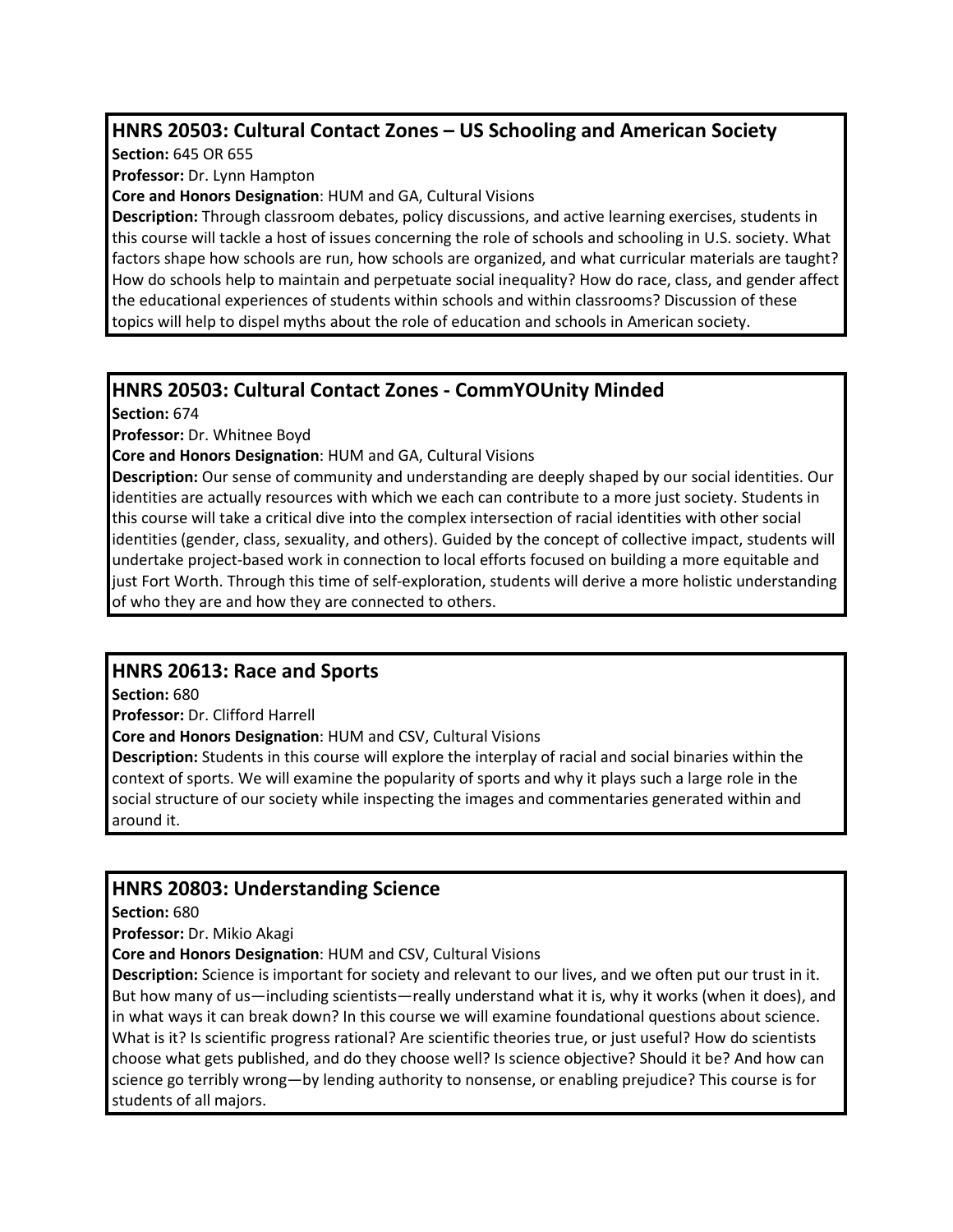### **HNRS 20913: Cultural Memory – History Culture**

**Section:** 605

**Professor:** Dr. Ronald Pitcock

**Core and Honors Designation**: HUM and HT, Cultural Visions

**Description:** *The life of the dead is placed in the memory of the living.* —Cicero

How have U.S. citizens, institutions, and politicians used media to interact with and shape a cultural memory of their history? We will consider how memory functions across a range of media, from oral storytelling, to writing, film, and visual arts, to the Internet. We will sharpen our focus by studying archives and memorials—on campus and elsewhere, including Disneyworld and Oklahoma City—and asking which events/people get memorialized in this culture (and which do not) and how memorials work rhetorically.

#### **PHIL 10103: Mind, Meaning, and Morality**

**Section:** 630

**Professor:** Dr. Richard Galvin and Dr. Blake Hestir

**Core and Honors Designation**: HUM and CSV, Cultural Visions

**Description:** Students in this course explore various conceptions of mind, meaning, and morality from the ancient Greeks to the contemporary world, with particular attention to the metaphysical and ethical questions, "What (who) are we?" "How should we live?" and "What makes our lives meaningful?" Answers from various figures in Western and Eastern thought are compared, discussed, and evaluated, offering students the opportunity to consider their conceptions of themselves as individuals and as human beings.

# **RELI 10023: Understanding Religion: Communities – South Asian Religions**

**Section:** 665

**Professor:** Dr. Antoinette DeNapoli

**Core and Honors Designation**: HUM and RT, Cultural Visions

**Description**: Through use of primary and secondary texts, films, poetry, art, and music, this course introduces the four dominant religions of South Asia: Hinduism, Buddhism (Theravada, Mahayana and Tibetan), Jainism, and Sikhism. We explore the histories, cultures, institutions, practices, and people of these religions, learning about them from both outsider (academic) and insider (indigenous) perspectives. The indigenous approach enables students to understand these religions as their practitioners understand, experience, interpret, and live them—that is, to "see" the world as a Hindu, Buddhist, Jain, or Sikh might see and experience it.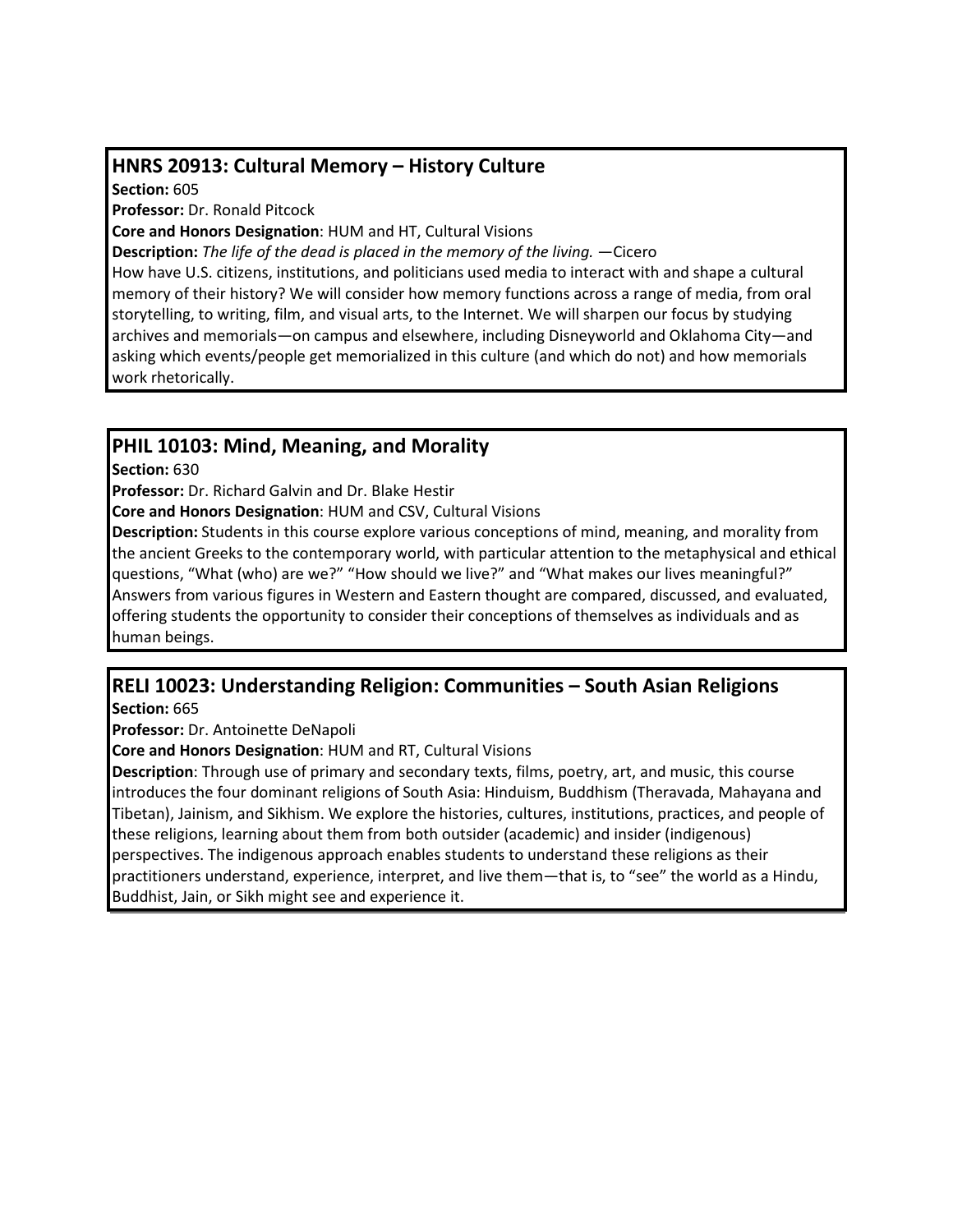# *Lower-Division Honors: Honors Elective Courses*

**ACCT 20353: Fundamentals of Accounting**

**Section: 615 Professor:** Dr. Maia Kelton **Core and Honors Designation**: Honors Elective

#### **BIOL 10503: Unity and Cells**

**Sections:** 602 OR 620 **Professor:** Dr. Laura Luque **Core and Honors Designation**: NSC, Honors Elective *Note: This class is intended for pre-health students and science majors*

#### **BIOL 10513: Diversity and Organisms**

**Sections:** 602 OR 620 **Professor:** Dr. Mark Demarest **Core and Honors Designation**: NSC, Honors Elective *Note: This class is intended for pre-health students and science majors*

#### **BIOL 10523: Introduction to Biology Investigation**

**Sections:** 610 or 650 (LCL) plus a 600-section Lab **Professor:** Dr. Mark Demarest **Core and Honors Designation**: NSC, Honors Elective *Note: This class is intended for pre-health students and science majors*

#### **BUSI 10153: Business in Society**

**Sections:** 620 OR 630 **Professor:** Dr. Danyelle Ackall **Core and Honors Designation**: Honors Elective *Students must also enroll in a BUSI 10151 lab* 

#### **COMM 10163: Public Address**

**Section:** 605, 615 OR 665 **Professor:** Dr. Christopher Harper **Core and Honors Designation**: OCO, Honors Elective

#### **ECON 10223: Introductory Microeconomics**

**Section:** 605 OR 615 **Professor:** Dr. Zach Hawley **Core and Honors Designation**: SSC, Honors Elective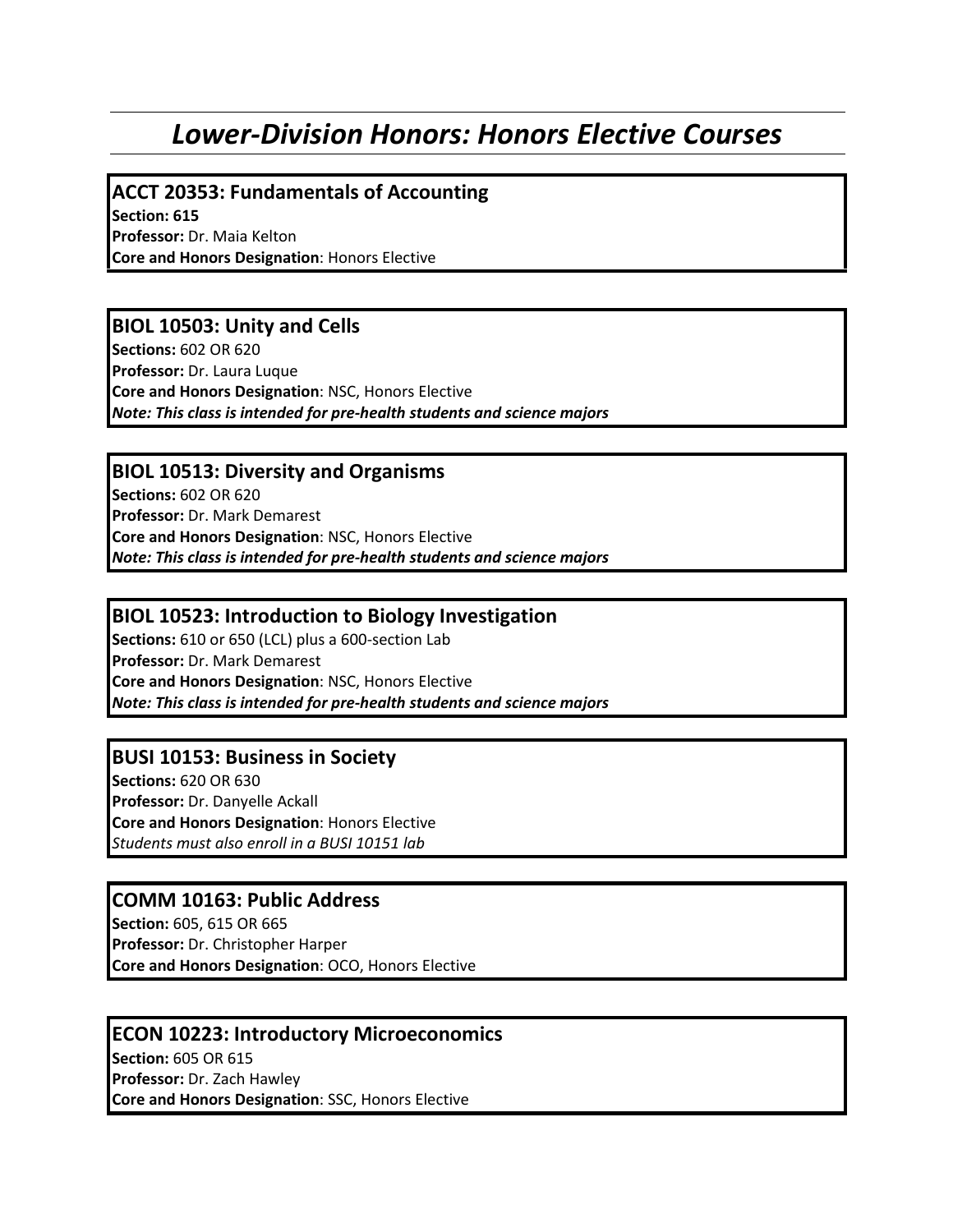#### **HNRS 20643: Video Game History**

**Sections:** 615

**Professor:** Dr. Wendi Sierra

**Core and Honors Designation**: HUM, Honors Elective

**Description:** Computer and video games have a history that now spans more than half a century and already includes dramatic changes due to both technology and culture. However, it's important to remember that studying game history doesn't mean simply memorizing when particular games were released and who the major developers are. Instead, understanding games history means sifting through the complex interaction of society, technology, and culture. Thus, this course will explore video game history not only by looking closely at key titles in gaming and their creators, but also by seeking to understand cultural impacts and influences on the industry. Most importantly, we will consider how moments of technological innovation are always tempered by human experience. As a part of this process, we will also learn about the idiosyncratic challenges in the study and preservation of gaming's history.

#### **MUSI 20203: Advanced Theory**

**Section:** 620 **Professor:** Dr. Blaise Ferrandino **Core and Honors Designation**: Honors Elective

### **PHYS 10273: Intro to Astronomy – Earth and Planets**

**Section:** 630 **Professor:** Dr. Richard Bonde **Core and Honors Designation**: NSC and GA, Honors Elective *Students must also enroll in a non-Honors lab*

#### **PHYS 10273: Intro to Astronomy – Earth and Planets**

**Section:** 640 OR 645 **Professor:** Dr. Douglas Ingram **Core and Honors Designation**: NSC and GA, Honors Elective *Students must also enroll in a non-Honors lab*

#### **PHYS 20474: Physics I with Lab: Mechanics**

**Section:** 640 **Professor:** Dr. Mia Bovill **Core and Honors Designation**: NSC, Honors Elective *Students must also enroll in a non-Honors lab*

#### **POSC 20123: Introduction to American Politics**

**Section:** 635 **Professor:** Dr. Matthew Montgomery **Core and Honors Designation**: SSC and CSV, Honors Elective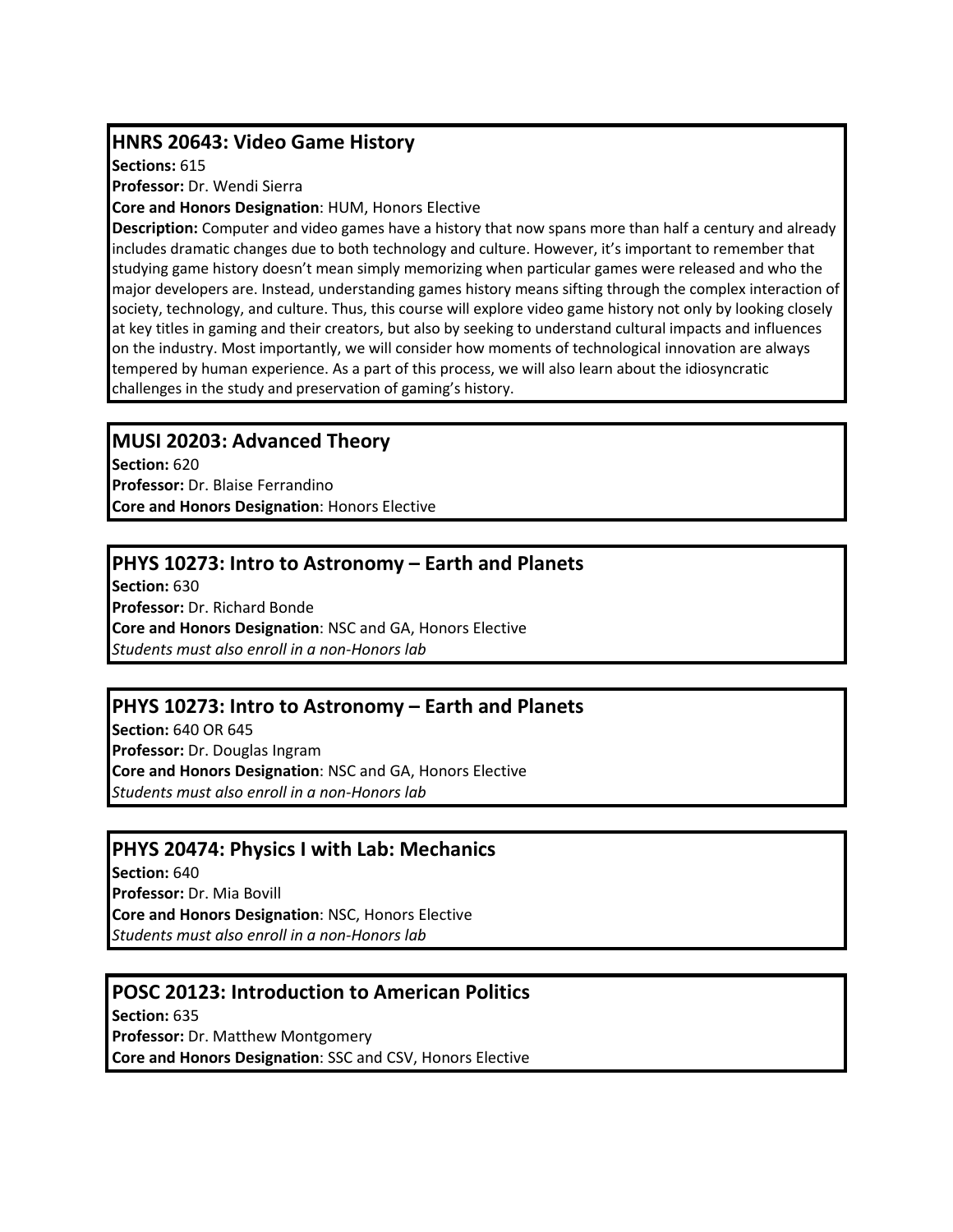# **PSYC 10514: Principles of Behavior I**

**Section:** 635 (Lecture) and 636 (Lab) **Professor:** Dr. Traci Centanni and Dr. Milos Lack **Core and Honors Designation**: NSC, Honors Elective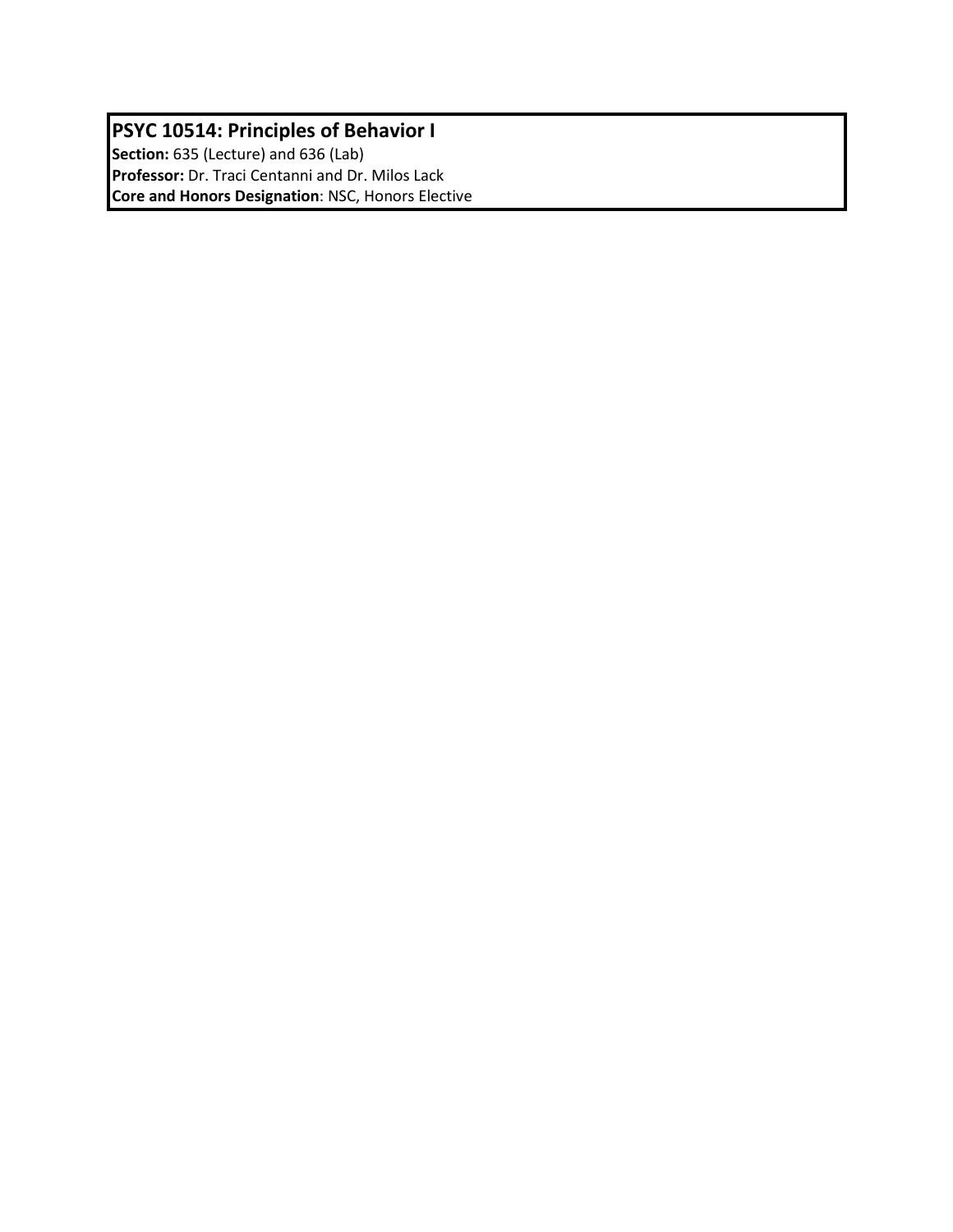# *University Honors: Colloquia Courses*

*Colloquia courses are reserved for third- and fourth-year Honors students pursuing University Honors. Students must have officially declared University Honors as their Upper-Division intent before enrolling in a Colloquia course. Please reach out to your [Honors academic advisor](http://honors.tcu.edu/wp-content/uploads/2022/02/Advising-Caseloads.pdf) if you have questions.* 

#### **HCOL 40000: Treks and Texts**

**Section:** 660

**Professor:** Dr. Dan Williams

**Honors Designation**: Colloquium

**Description:** In this interdisciplinary colloquium, students discuss a variety of texts in the genre of nature and environmental writing, beginning with Thoreau, as well current issues concerning the environment. Students also spend a considerable amount of class time outside, volunteering at the Fort Worth Nature Center and Refuge and participating in short excursions to nearby parks and natural habitats. Three times during the semester, optional Saturday day hikes will be offered and at least one canoe trip. Experiencing the outdoors is a crucial component of this colloquium. *Note: Students must provide or arrange their own transportation to weekly learning sites and must comply with all relevant TCU COVID-19 policies regarding off-campus activities.*

#### **HCOL 40000: Futures for Humanity**

**Section:** 680

**Professors:** Dr. Diana Weinberg

**Honors Designation**: Colloquium

**Description:** In *Homo Deus: A Brief History of Tomorrow*, Yuval Noah Harari (historian, philosopher, international guru and author of *Sapiens: A Brief History of Humankind*, an international bestseller with over 21 million copies sold) gives us a glimpse of the dreams and nightmares that will shape the 21st century as old myths and ideals combine with the godlike technologies of artificial intelligence and genetic engineering. How will we handle the immense responsibilities and unforeseeable ramifications of our new powers? What will be the role of this new Homo Sapiens turned Homo Deus in steering the different possible futures for humanity? Students in this colloquium will consider possible futures for the human race by way of exploring Dr. Harari's books and parallel narratives in popular culture such as the dystopic Netflix series *Black Mirror*.

#### **HCOL 41043: Design Thinking and Innovation**

**Section:** 674

**Professor:** Dr. Dusty Crocker

**Honors Designation**: Colloquium

**Description:** This course explores the use of design thinking principles to create innovative solutions to cultural and business problems. It is designed to improve creativity by exploring new ways of developing empathy for diverse audiences, identifying core problems and rapidly generating and testing multiple concepts of practical solutions to real-world business and societal problems. Students learn to present solutions using visual imagery, models, and infographics as well as written and oral presentation skills. This is an experiential, project-based course that requires active participation and collaboration among students.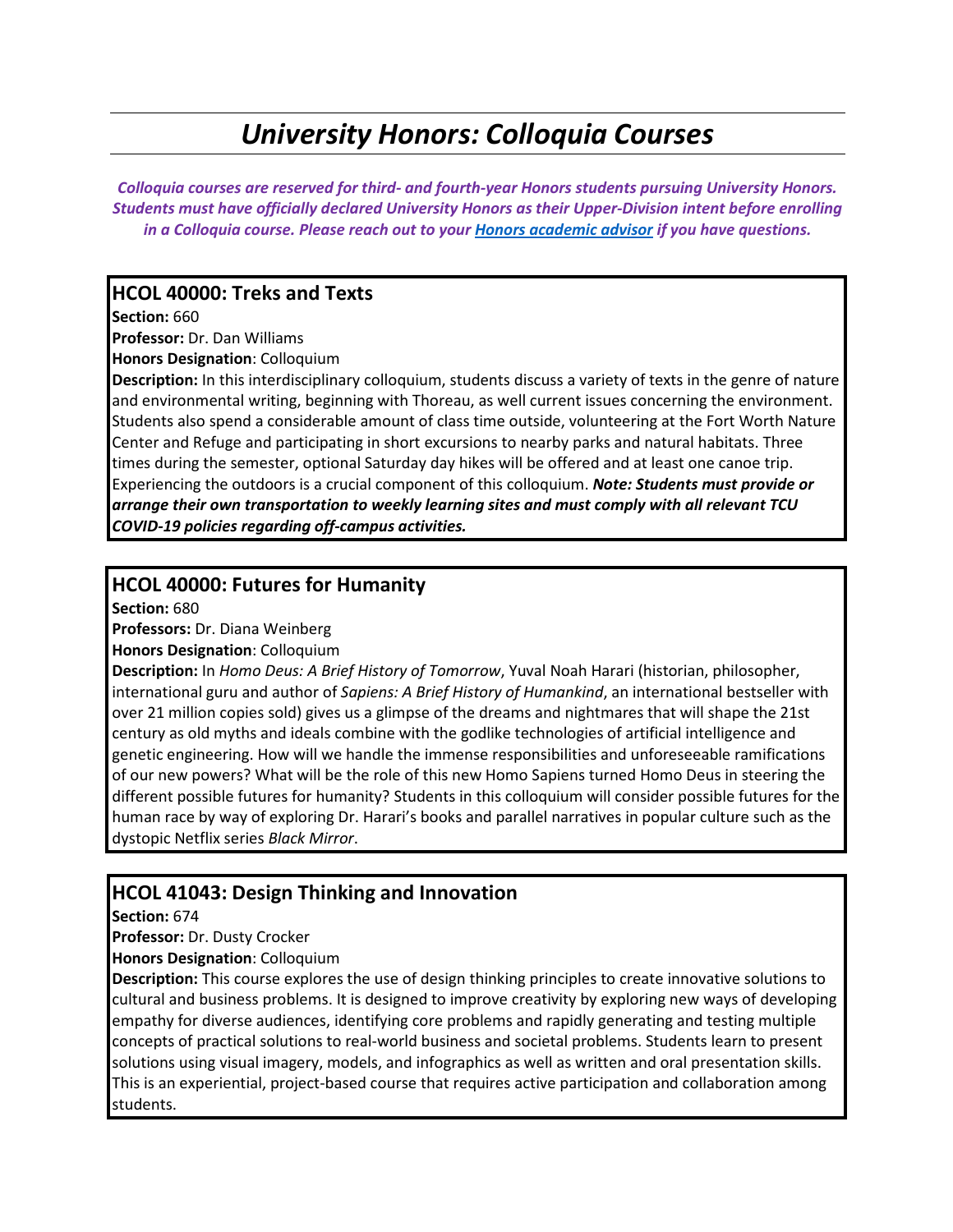# **HCOL 41113: Mind and Matter**

**Section:** 680

**Professor:** Dr. Mikio Akagi

**Honors Designation**: Colloquium

**Description:** Science seems to tell us that everything in the universe is physical. But are minds physical? Are thoughts and feelings really chemicals and electricity, or are they something spiritual? Is the mind like a computer? Can science explain consciousness? Does language shape the way you think? How does artificial intelligence work? Do you always think with your brain, or can you think with your hands? Or your phone? Do plants and microbes have minds? We will examine these questions by thinking about recent work in philosophy and the cognitive sciences.

### **HCOL 41123: Callings**

**Section:** 650

**Professor:** Dr. Rob Garnett

**Honors Designation**: Colloquium

**Description:** How do we find our places in the world? What calls us to the unique set of roles and duties that make us who we are? In this reflective, discussion-centered course, students explore the idea that each of our lives is (or can be) a vocational journey, a lifelong quest for belonging, identity, and meaning, shaped and constrained by one's life circumstances. By learning to think more complexly and creatively about themselves and their lifeworlds, students are able to formulate their own vocational visions: provisional statements of who they are, where they stand, and who they see themselves becoming, in dialogue with the expectations of others and the norms of society.

# **HCOL 41133: Transcultural Dialogues – Bulgaria, Romania, & U.S.A.**

**Section:** 615

**Professor:** Dr. Juan Carlos Sola-Corbacho

**Honors Designation**: Colloquium

**Description:** Students in this unique intercultural course will analyze and compare important current issues and values in the United States, Romania, and Bulgaria (such as youth, the role of women, the situation of sexual and ethnic minorities, migration, social violence, and the role of religion). Through an online forum created specifically for this class, we will have three classrooms working as one: 12 students at TCU, 12 students at the Lucian Blaga University of Sibiu (Romania), and 12 students at the Sofia University Saint Kliment Ohridski (Bulgaria).

# **HCOL 41143: Asian Cultures on the Go**

**Section:** 650

**Professor:** Dr. Ze-Li Dou

**Honors Designation**: Colloquium

**Description:** Historical, philosophical, and artistic aspects of several Asian cultures will be discussed through an ancient board game called Go. Go is a two-person strategy game with simple rules but complex and subtle tactics. Partly for this reason, Go became an integral part of the high culture in China, Korea, Japan, and beyond. Go's globalization, its relevance in current research in artificial intelligence (AI) will also be addressed. No prior knowledge about the game or the history of Asia is required. About one third of the lectures will be devoted to the actual learning and playing of Go.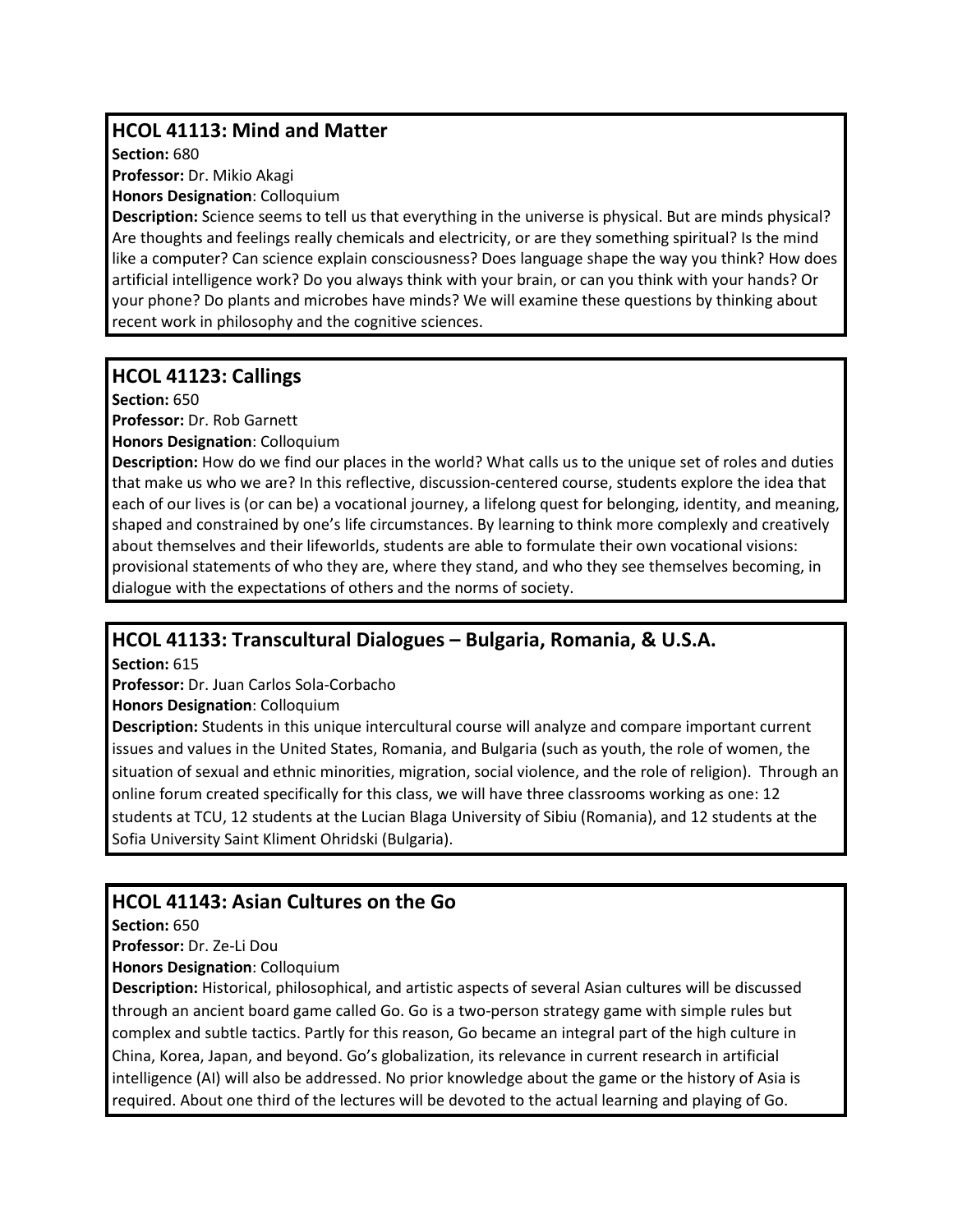### **HCOL 41223: Design for Social Impact**

**Section:** 615

**Professor:** Dr. Stacy Landreth

**Honors Designation**: Colloquium

**Description:** Our community faces what we call "wicked problems" that require innovative thinking and a "design mindset". This course introduces two key frameworks – design thinking and systems thinking – to help students develop innovative solutions to wicked problems in our own community. We also explore how each of us can contribute to these solutions through social entrepreneurship. Expect a hands-on experience and the opportunity to engage in real-world problem solving.

#### **HCOL 41233: Citizenship**

**Section:** 665

**Professor:** Dr. Santiago Pinon Jr.

**Honors Designation**: Colloquium

**Description:** This course considers the fundamental question of what it means to be a citizen and how the duties and rights of citizenship should be defined and enacted. The category of citizen has been used to both include and exclude individuals in/from the civitas. This course considers some of the definitions of what it means to be a good citizen and how an individual ought to fulfill the duties of citizenship, particularly in relation to the State. Through examination of religious, political, historical, and fictional texts, students will analyze and evaluate various responses to this enduring question.

# **HCOL 41293: Deconstructing Disney**

**Section:** 635

**Professor:** Dr. Gabe Huddleston

**Honors Designation**: Colloquium

**Description:** The Walt Disney Company is multifaceted and far-reaching, with huge cultural, economic, and societal impact. As such it demands critical investigation. This class uses a Curriculum Studies lens and interdisciplinary approach as a starting place to investigate and deconstruct the many aspects of Disney, including but not limited to its movies, merchandise, theme parks, and television programming. Students will learn to identify and critique these areas with the goal of being able to discuss the extent of the company's overall impact. This class includes optional on-site research at the Disneyland Resort in Anaheim, California over Fall Break for which participants will be responsible for airfare and food, with all other costs (hotel, park tickets, and tours) paid by the John V. Roach Honors College. Students enrolled in the course will have priority in signing up for the trip. *The deadline for enrolled students to sign up for the Disneyland trip is June 30th – after which the trip will be opened up to other Honors students.*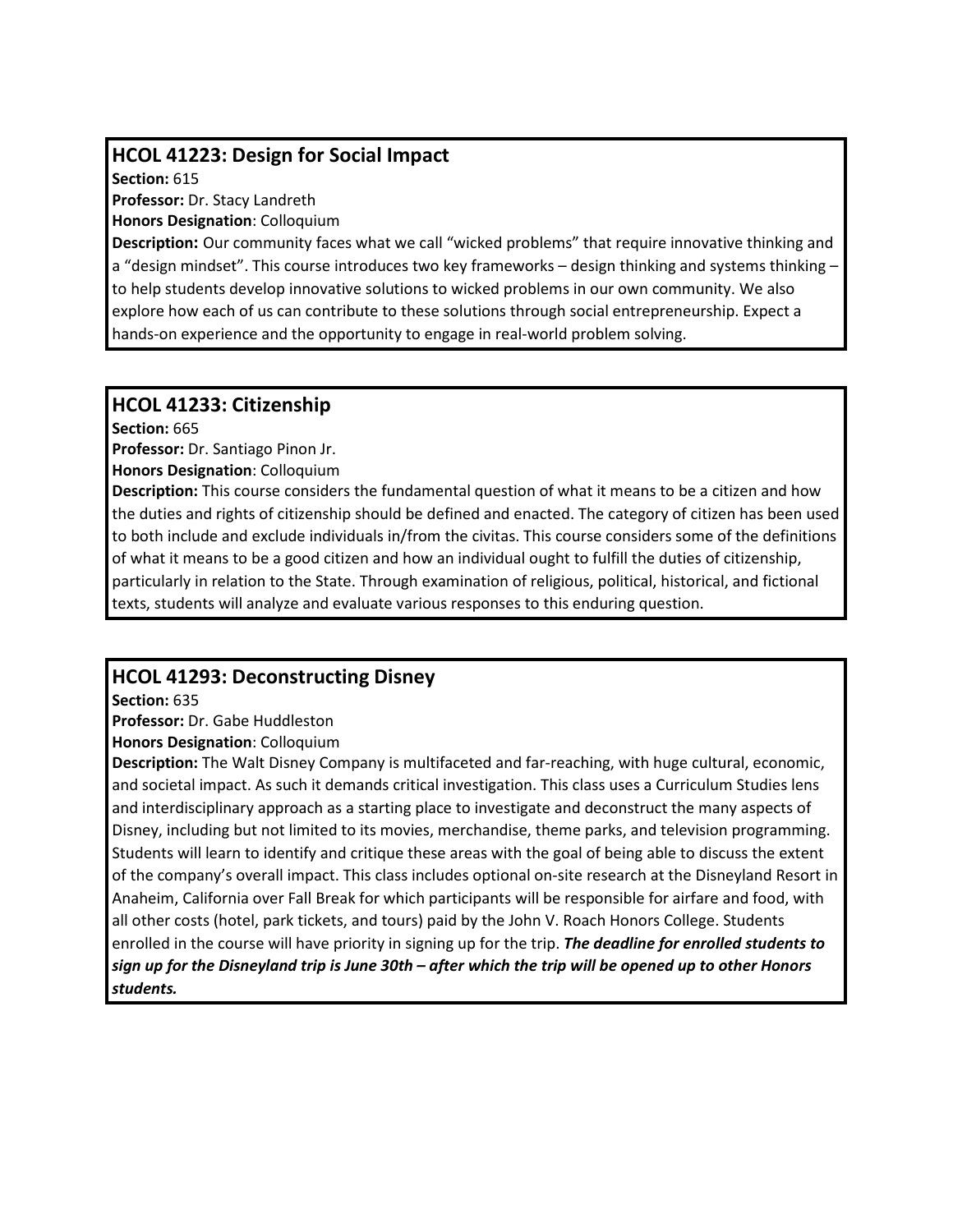#### **HCOL 41333: Games and Learning**

**Section:** 635

**Professor:** Dr. Wendi Sierra

**Honors Designation**: Colloquium

**Description:** From learning about history in *Oregon Trail* to training for a 5K using *Zombies, Run!*, gamebased systems are increasingly important tools for learning. Games have been used for everything from teaching the alphabet to preschoolers through the Osmo, to helping surgeons perfect their surgical technique by playing *Halo* and *Half-Life 2*. Despite the growing popularity of learning games in educational, vocational, and even therapeutic contexts, many questions remain. What do players learn from games and when does this learning transfer? How and what do players learn while playing? When are games and game-based systems useful in education, marketing, and professional development? Students in this course will examine the promise and challenge of serious games in a variety of fields, exploring the work/play divide, gamification, and participatory culture.

#### **HCOL 41373: Beyoncé and Intersectionality**

**Section:** 680

**Professor:** Dr. Lynn Hampton

**Honors Designation**: Colloquium

**Description:** From "Formation" to "Lemonade," this course utilizes the artistry, musicianship, and feminism of Beyoncé to explore deeper issues of patriarchy, racism, classism, and sexism in our society. Through engagement of black feminist thought and intersectionality (the works of Kimberlé Crenshaw, Audre Lorde, and bell hooks in particular), students will explore how intersecting identities of race, class, and gender create powerful legacies of oppression and resistance.

# **HCOL 41443: City as Text – Fort Worth**

**Section:** 620

**Professor:** Dr. Wendy Williams

**Honors Designation**: Colloquium

**Description:** *City as Text: Fort Worth* is an experiential learning course in which students increase their awareness of others and themselves, develop greater curiosity about their environments, and uncover hidden elements of expectations and attitudes. As students move through this territory, they will record their experiences and observations in writing, photographs, and social media to figure out why and how they see what they do, why and how they react to what they do, and what difference their own specific presence makes to their environment. *Note: This is an 8-week course (5 in-class hours per week, ending mid-October). Class sessions will take place in various locations around Fort Worth. Each Friday session will begin promptly at 10:00 am and end at 3:00 pm. Students are expected to arrange their own transportation and to be on-site for the full five-hour class period. Students must comply with all relevant TCU COVID-19 policies regarding off-campus activities.*